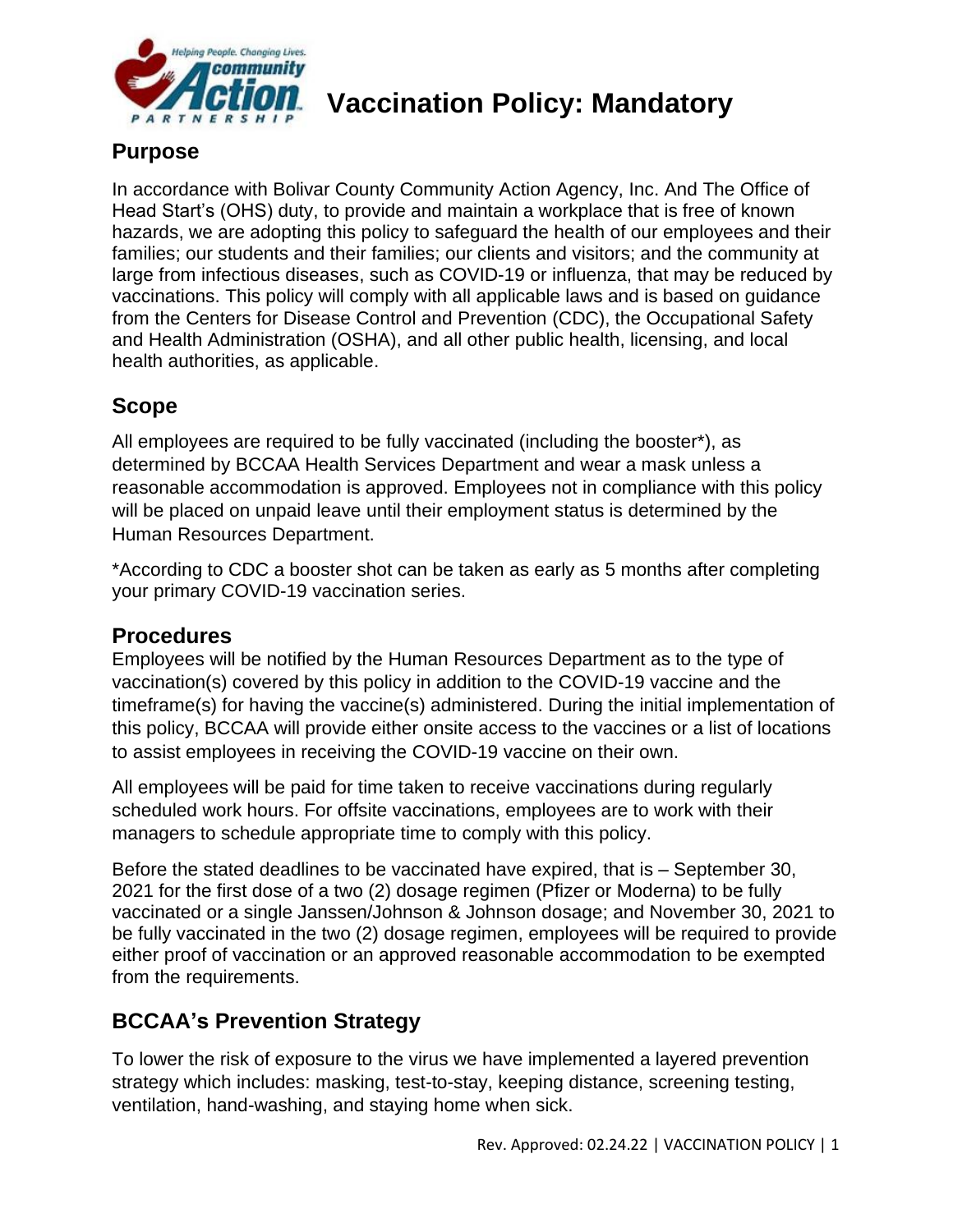## **Isolation and Quarantine Period for General Population**

People with COVID-19 should isolate for 5 consecutive days and if they are asymptomatic or their symptoms are resolving (without fever for 24 hours), followed by 5 consecutive days of wearing a mask when around others to minimize the risk of infecting people they encounter. The change is motivated by science demonstrating that the majority of SARS-CoV-2 transmission occurs early in the course of illness, generally in the 1-2 days prior to onset of symptoms and the 2-3 days after.

Additionally, CDC has updated the recommended quarantine period for anyone in the general public who is exposed to COVID-19.

*For people who are unvaccinated* or are more than six months out from their second mRNA dose (or more than 2 months after the J&J vaccine) and not yet boosted, CDC now recommends *quarantine for 5 consecutive days followed by strict mask use for an additional 5 consecutive days.* 

Alternatively, if a 5 consecutive day quarantine is not feasible, *it is imperative that an exposed person wear a well-fitting mask at all times* when around others for 10 days after exposure.

Individuals who have received their booster shot do not need to quarantine following an exposure, but should wear a mask for 10 days after the exposure.

For those exposed, best practices would also include:

- A test for SARS-CoV-2 at day 5 after exposure.
- If symptoms occur, individuals should immediately *quarantine until a negative test* confirms symptoms are not attributable to COVID-19.

# **If you Test Positive for COVID-19 (Isolate)**

Everyone, regardless of vaccination status

- Stay home for 5 consecutive days.
- If you have no symptoms or your symptoms are resolving after 5 consecutive days, you may return to work with a negative test result.
- Continue to wear a mask around others for 5 additional consecutive days.
- *If you have a fever continue to stay home until your fever is gone.*

#### **If you Were Exposed to Someone with COVID-19 (Quarantine)**

If you:

Have been **(1)** boosted, **(2)** Completed the primary series of Pfizer or Moderna vaccine within the last 6 months, or **(3)** Completed the primary series of J&J vaccine within the last 2 months:

- Wear a mask around others for 10 days; and
- Test on day 5 (five).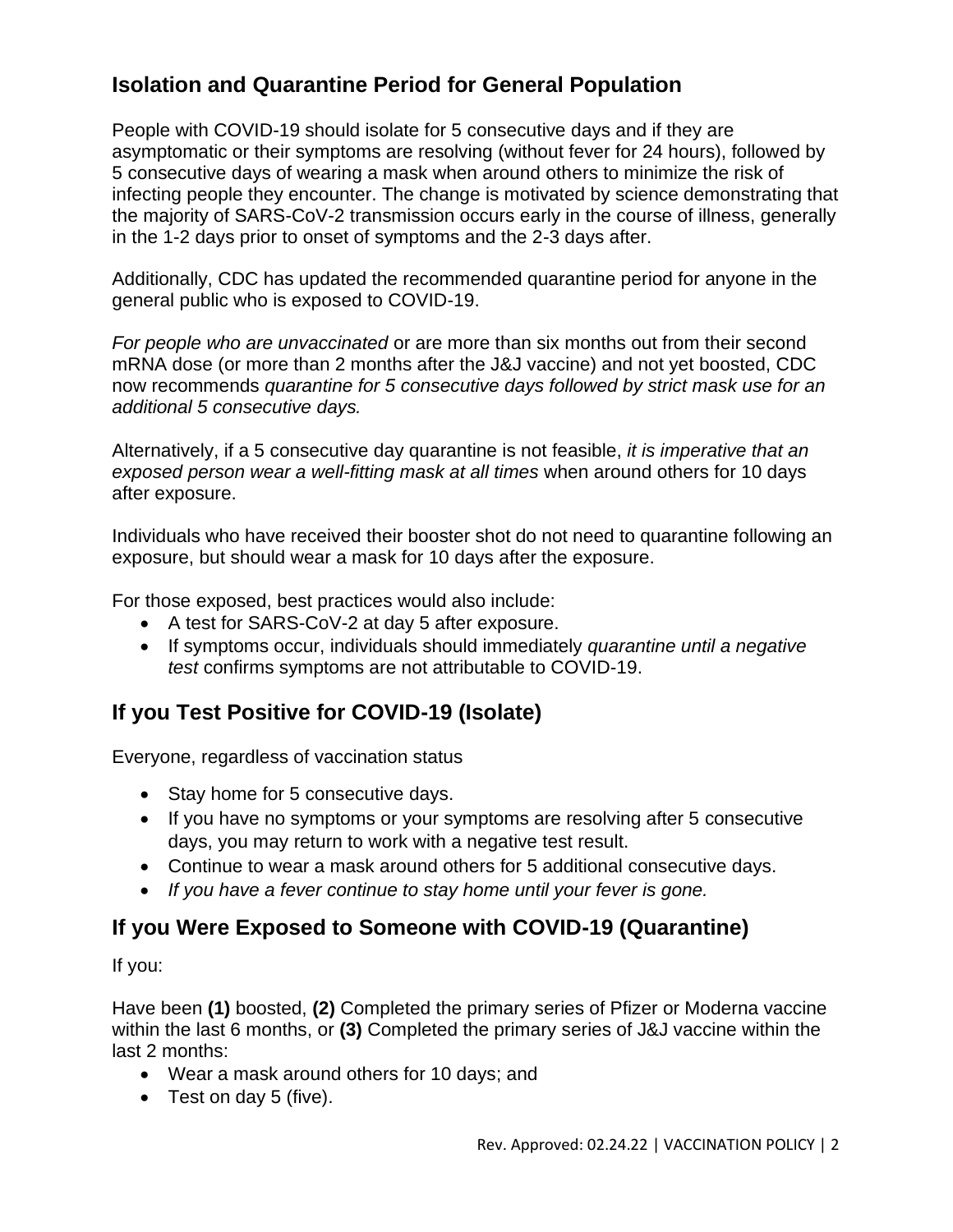#### *If you develop symptoms get tested and stay home (***Quarantine).** If you:

Completed the primary series of Pfizer or Moderna vaccine over 6 months ago and are not boosted, **(2)** Completed the primary series of J&J over 2 months ago and are not boosted, or **(3)** Are unvaccinated:

- Stay home for 5 consecutive days. After that continue to wear a mask around others for 5 additional consecutive days.
- If you can't quarantine, you must wear a mask for 10 consecutive days.
- Test on day five (5).

If you:

• Live with someone who tests positive for COVID-19, and you have tested negative, please stay home and quarantine for five (5) consecutive days.

## **Proof of Negative Testing Result**

Bolivar County Community Action Agency, Inc. has a general duty to make reasonable efforts to maintain a safe work environment for our employees and their families; our students and their families; our clients and visitors; and the community at large that is free from recognized hazards that are causing or are likely to cause death or serious physical harm. Because COVID-19 is a contagious virus with the potential to cause serious physical harm or death, BCCAA Board of Directors strongly desires to restore and keep our workplaces as safe and healthy as possible. Where BCCAA has granted an accommodation request of an employee, who because of medical reasons or religious beliefs, is unable or unwilling to be fully vaccinated for the Coronavirus and its various strains, then BCCAA will require the employee to provide proof of a negative COVID-19 test result weekly (Wednesday) from an FDA approved molecular Polymerase Chain Reaction (PCR) test at the employee's own expense. Failure to provide proof of a weekly negative testing result may result in termination of employment.

If you:

• *Self-test* for COVID-19 and your *results are positive*, you must follow-up immediately with a medical professional confirming your positive test results and provide a copy the results to the Human Resources Department.

#### **Reasonable Accommodation**

Employees in need of an exemption from this policy due to a medical reason, or because of a sincerely held religious belief must submit a completed Request for Accommodation form to the Human Resources Department to begin the interactive accommodation process as soon as possible after vaccination deadlines have been announced. Accommodations will be granted where they do not cause BCCAA undue hardship or pose a direct threat to the health and safety of others.

Please direct any questions regarding this policy to the Human Resources Department.